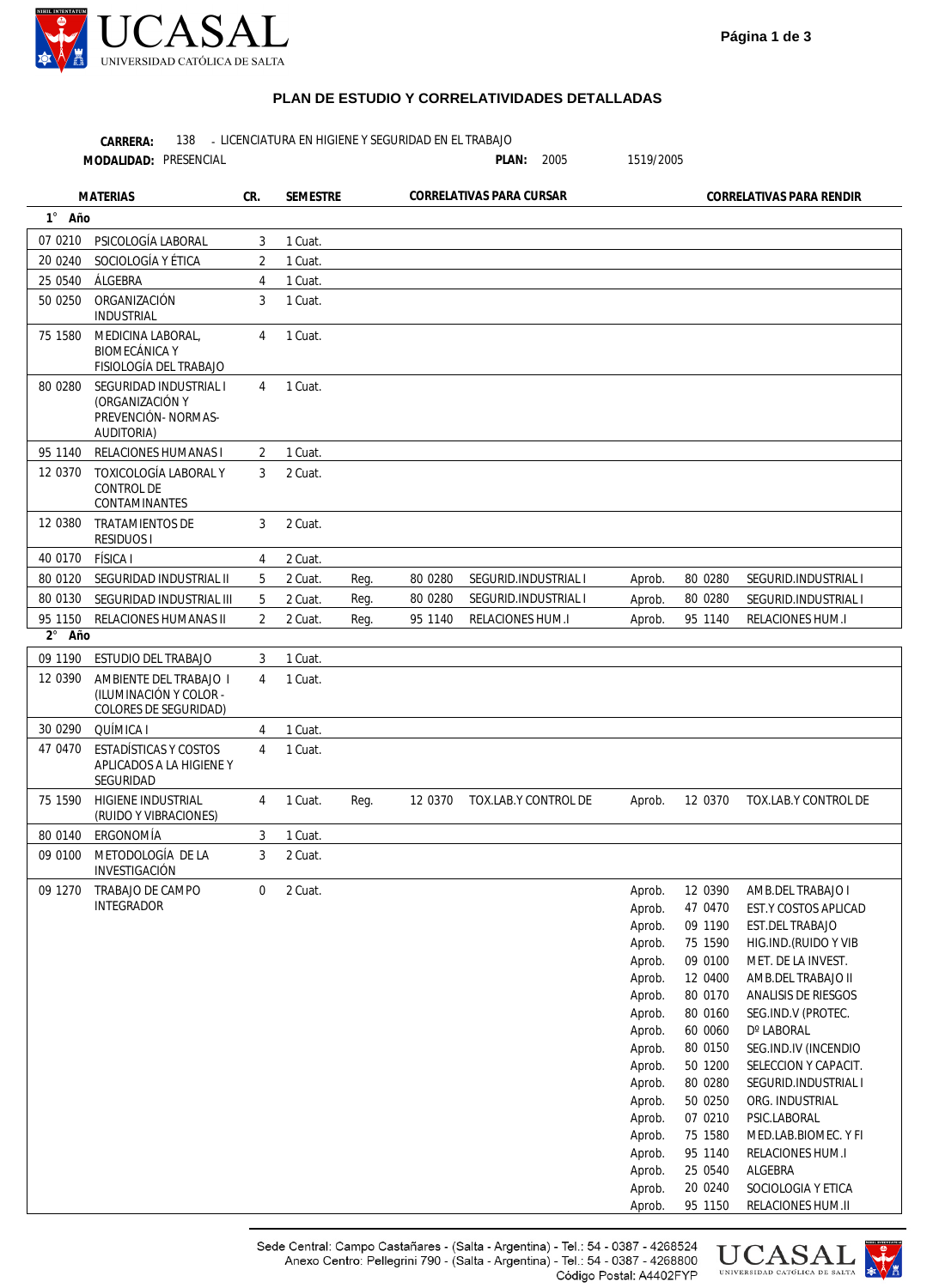

## **PLAN DE ESTUDIO Y CORRELATIVIDADES DETALLADAS**

|                     | CARRERA:<br>138<br>MODALIDAD: PRESENCIAL                                                | LICENCIATURA EN HIGIENE Y SEGURIDAD EN EL TRABAJO |                 |              |                          | PLAN:<br>2005                             | 1519/2005                                                          |                                                                           |                                                                                                                                    |
|---------------------|-----------------------------------------------------------------------------------------|---------------------------------------------------|-----------------|--------------|--------------------------|-------------------------------------------|--------------------------------------------------------------------|---------------------------------------------------------------------------|------------------------------------------------------------------------------------------------------------------------------------|
| <b>MATERIAS</b>     |                                                                                         | CR.                                               | <b>SEMESTRE</b> |              | CORRELATIVAS PARA CURSAR |                                           | CORRELATIVAS PARA RENDIR                                           |                                                                           |                                                                                                                                    |
| $\mathbf{2}$<br>Año |                                                                                         |                                                   |                 |              |                          |                                           |                                                                    |                                                                           |                                                                                                                                    |
| 09 1270             | TRABAJO DE CAMPO<br><b>INTEGRADOR</b>                                                   | $\mathbf 0$                                       | 2 Cuat.         |              |                          |                                           | Aprob.<br>Aprob.<br>Aprob.<br>Aprob.<br>Aprob.<br>Aprob.<br>Aprob. | 12 0370<br>80 0130<br>12 0380<br>40 0170<br>80 0120<br>30 0290<br>80 0140 | TOX.LAB.Y CONTROL DE<br>SEG.INDUSTRIAL III<br>TRAT.DE RESIDUOS I<br><b>FISICA I</b><br>SEG.INDUSTRIAL II<br>QUÍMICA I<br>ERGONOMIA |
| 12 0400             | AMBIENTE DEL TRABAJO II<br>(VENTILACIÓN-CONTROL<br>DE LA CONT.Y CARGA<br>TÉRMICA)       | 4                                                 | 2 Cuat.         |              |                          |                                           |                                                                    |                                                                           |                                                                                                                                    |
| 50 1200             | SELECCIÓN Y<br>CAPACITACIÓN                                                             | 2                                                 | 2 Cuat.         | Reg.         | 07 0210                  | PSIC.LABORAL                              | Aprob.                                                             | 07 0210                                                                   | PSIC.LABORAL                                                                                                                       |
| 60 0060             | <b>DERECHO LABORAL</b>                                                                  | 2                                                 | 2 Cuat.         |              |                          |                                           |                                                                    |                                                                           |                                                                                                                                    |
| 80 0150             | SEGURIDAD INDUSTRIAL IV<br>(INCENDIO Y EXPLOSIÓN-<br>EVACUACIÓN)                        | 4                                                 | 2 Cuat.         | Reg.         | 80 0130                  | SEG.INDUSTRIAL III                        | Aprob.                                                             | 80 0130                                                                   | <b>SEG.INDUSTRIAL III</b>                                                                                                          |
| 80 0160             | SEGURIDAD INDUSTRIAL V<br>(PROTECCIÓN PERSONAL -<br>PROTECCIÓN<br>RADIOLÓGICA)          | 4                                                 | 2 Cuat.         | Req.         | 80 0130                  | SEG.INDUSTRIAL III                        | Aprob.                                                             | 80 0130                                                                   | <b>SEG.INDUSTRIAL III</b>                                                                                                          |
| 80 0170             | ANÁLISIS DE RIESGOS                                                                     | 3                                                 | 2 Cuat.         | Reg.<br>Reg. | 12 0390<br>75 1590       | AMB.DEL TRABAJO I<br>HIG.IND.(RUIDO Y VIB | Aprob.<br>Aprob.                                                   | 75 1590<br>12 0390                                                        | HIG.IND.(RUIDO Y VIB<br>AMB.DEL TRABAJO I                                                                                          |
| Año<br>$3^{\circ}$  |                                                                                         |                                                   |                 |              |                          |                                           |                                                                    |                                                                           |                                                                                                                                    |
| 05 0000             | FILOSOFÍA                                                                               | 2                                                 | 1 Cuat.         |              |                          |                                           |                                                                    |                                                                           |                                                                                                                                    |
| 12 0410             | <b>TRATAMIENTOS DE</b><br><b>RESIDUOS II</b>                                            | 3                                                 | 1 Cuat.         | Reg.         | 12 0380                  | TRAT.DE RESIDUOS I                        | Aprob.                                                             | 12 0380                                                                   | TRAT.DE RESIDUOS I                                                                                                                 |
| 12 0500             | AMBIENTE DEL TRABAJO III                                                                | 6                                                 | 1 Cuat.         | Reg.<br>Reg. | 12 0400<br>12 0390       | AMB.DEL TRABAJO II<br>AMB.DEL TRABAJO I   | Aprob.<br>Aprob.                                                   | 12 0390<br>12 0400                                                        | AMB.DEL TRABAJO I<br>AMB.DEL TRABAJO II                                                                                            |
| 18 0710             | <b>INGLÉS I</b>                                                                         | 2                                                 | 1 Cuat.         |              |                          |                                           |                                                                    |                                                                           |                                                                                                                                    |
| 35 1030             | <b>SISTEMAS DE</b><br>REPRESENTACIÓN Y<br><b>FUNDAMENTOS DE</b><br><b>INFORMATICA I</b> | 6                                                 | 1 Cuat.         | Reg.         | 25 0540                  | ALGEBRA                                   | Aprob.                                                             | 25 0540                                                                   | ALGEBRA                                                                                                                            |
| 40 0180             | FÍSICA II                                                                               | 3                                                 | 1 Cuat.         | Reg.         | 40 0170                  | <b>FISICA I</b>                           | Aprob.                                                             | 40 0170                                                                   | <b>FISICA I</b>                                                                                                                    |
| 12 0510             | GESTIÓN AMBIENTAL I                                                                     | 3                                                 | 2 Cuat.         | Reg.         | 12 04 10                 | TRAT.DE RESIDUOS II                       | Aprob.                                                             | 12 0410                                                                   | TRAT.DE RESIDUOS II                                                                                                                |
| 25 0050             | ANÁLISIS MATEMÁTICO                                                                     | 4                                                 | 2 Cuat.         | Reg.         | 25 0540                  | ALGEBRA                                   | Aprob.                                                             | 25 0540                                                                   | ALGEBRA                                                                                                                            |
| 30 0240             | QUÍMICA II                                                                              | $\overline{4}$                                    | 2 Cuat.         | Reg.         | 30 0290                  | QUÍMICA I                                 | Aprob.                                                             | 30 0290                                                                   | QUÍMICA I                                                                                                                          |
| 35 1040             | SISTEMAS DE<br>REPRESENTACIÓN Y<br><b>FUNDAMENTOS DE</b><br><b>INFORMATICA II</b>       | 4                                                 | 2 Cuat.         | Req.         | 35 1030                  | SIST.REP.Y F.INF.I                        | Aprob.                                                             | 35 1030                                                                   | SIST.REP.Y F.INF.I                                                                                                                 |
| 50 0610             | ADMINISTRACIÓN<br>ESTRATÉGICA                                                           | 4                                                 | 2 Cuat.         |              |                          |                                           |                                                                    |                                                                           |                                                                                                                                    |
| 50 0710             | <b>RECURSOS HUMANOS</b>                                                                 | 3                                                 | 2 Cuat.         | Reg.<br>Reg. | 50 1200<br>95 1150       | SELECCION Y CAPACIT.<br>RELACIONES HUM.II | Aprob.<br>Aprob.                                                   | 95 1150<br>50 1200                                                        | RELACIONES HUM.II<br>SELECCION Y CAPACIT.                                                                                          |
| $4^{\circ}$<br>Año  |                                                                                         |                                                   |                 |              |                          |                                           |                                                                    |                                                                           |                                                                                                                                    |
| 00 0050             | <b>TEOLOGÍA</b>                                                                         | 2                                                 | 1 Cuat.         |              |                          |                                           |                                                                    |                                                                           |                                                                                                                                    |
| 12 0520             | GESTIÓN AMBIENTAL II                                                                    | 4                                                 | 1 Cuat.         | Req.         | 12 0510                  | <b>GESTION AMBIENT. I</b>                 | Aprob.                                                             | 12 0510                                                                   | <b>GESTION AMBIENT. I</b>                                                                                                          |
| 18 07 20            | <b>INGLÉS II</b>                                                                        | 3                                                 | 1 Cuat.         | Reg.         | 18 0710                  | <b>INGLES I</b>                           | Aprob.                                                             | 18 0710                                                                   | <b>INGLES</b>                                                                                                                      |
| 40 0400             | TERMODINÁMICA                                                                           | 4                                                 | 1 Cuat.         | Reg.<br>Reg. | 25 0050<br>40 0180       | ANALISIS MATEMAT.<br><b>FISICA II</b>     | Aprob.<br>Aprob.                                                   | 40 0180<br>25 0050                                                        | <b>FISICA II</b><br>ANALISIS MATEMAT.                                                                                              |
| 80 0260             | TECNOLOGÍA DE<br>MATERIALES                                                             | $\overline{4}$                                    | 1 Cuat.         |              |                          |                                           |                                                                    |                                                                           |                                                                                                                                    |
| 80 0270             | SEGURIDAD EN EL MANEJO                                                                  | 3                                                 | 1 Cuat.         | Reg.         | 80 0170                  | ANALISIS DE RIESGOS                       | Aprob.                                                             | 80 0170                                                                   | ANALISIS DE RIESGOS                                                                                                                |

Sede Central: Campo Castañares - (Salta - Argentina) - Tel.: 54 - 0387 - 4268524<br>Anexo Centro: Pellegrini 790 - (Salta - Argentina) - Tel.: 54 - 0387 - 4268800 Código Postal: A4402FYP